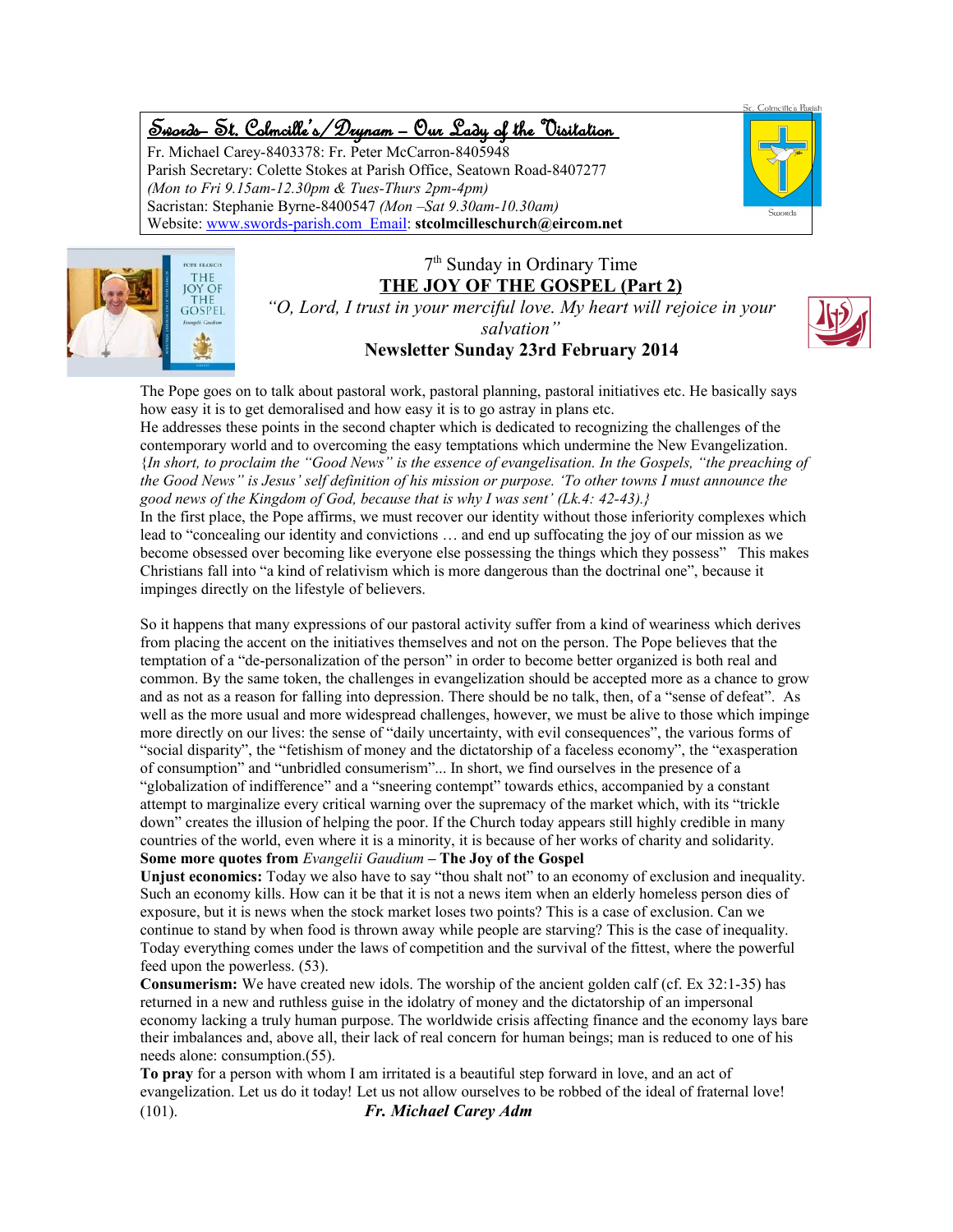#### **Mass Intentions for this coming week: St Colmcille's:**

**Mon** 8.00 am John McHugh **Sat 6.30pm** Richard & Eva Kearns **Mon** 10.00am Mary Hoare & Dec family mem **Tues** 8.00 am Special Intention<br> **Tues** 10.00 am Christopher Morgan<br> **Sun 10.00 am** Dec mem of Geraghty & **Tues** 10.00 am Christopher Morgan **Wed** 8.00am Delia O'Donoghue McGreevy Families<br> **Wed** 10.00am Joe Hatch Maria Coleman **Thurs** 8.00am Thelma Ward **Sun 7.30pm** Maurice Bermingham **Thurs** 10.00am Special Intention **Fri** 8.00am Michael John Reilly **Fri** 10.00am Mike Maguire **Sat** 10.00am Larry Donnelly

**Sun 11.30am** Maria Coleman

 *The Visitation of the BVM*

### *Church of the Visitation Drynam*

Just a reminder that next Sunday 2<sup>nd</sup> March is our monthly Hospitality Sunday. Tea and coffee after 10:00, 11:00 and 12:00 Masses. All welcome.

**Taizé:** The Archdiocese of Dublin is a running a pilgrimage for a group of young people from the Diocese to join thousand young Christians seeking friendship with Christ for a week away in France with the TAIZE Community from Sunday 29th June-Sunday 5th July. The trip costs  $E$  E420 (this includes flights from Dublin to Lyon and contribution to the Community for your basic accommodation) - A deposit of  $\epsilon$ 100 is required before the closing date: 18th April email your interest to: **evangelisation**@dublindiocese.ie. For further information check out [www.taize.fr](http://www.taize.fr/) or facebook 'Taize Dublin' .Open to : 16 to 30 year olds

#### **World Day of Prayer**

You are invited to celebrate 'World Day of Prayer ' in St Colmcille's Church on Friday 7th March at 8pm

# ADMINISTRATOR'S COLUMN

 *Antiphon - "Lord, I have come to believe that you are the Christ, the Son of the living God, who is coming into this world"* 



Brackenstown Parish are putting on a retreat, titled 'HEALING & HOPE: OUR CELEBRATION OF FAITH'. The timetable is detailed below. I thank Fr. Paul and his team for putting together this exciting week of prayer and reflection. All are invited to attend.

### **Mid-Term Break**

I hope all the children had a lovely week and it's back to school on Monday, no doubt to the delight if their parents.

## **Mass for the Sick**

It was a lovely occasion. I thank the Liturgy Team for all their hard work in preparing for this celebration and for the light refreshments which followed. If anyone would like myself or Fr. Peter to visit a sick or elderly relative at home please let us know, or leave information with Colette.

 **A REFLECTIVE SENTENCE** : What we believe is important, but even more important is the One in whom we believe. Emeritus Pope Benedict XVI

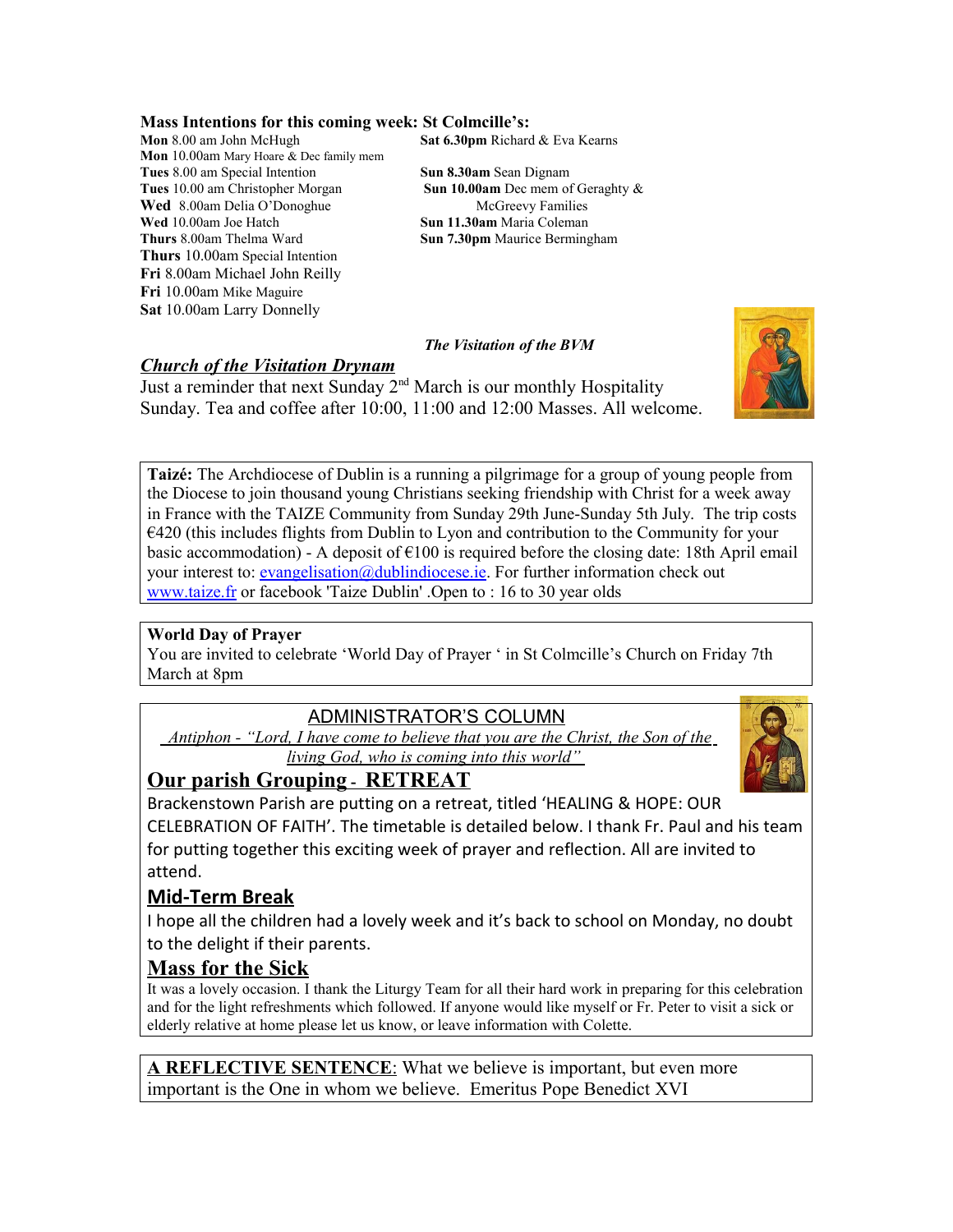**Brackenstown -**2014 Parish Retreat: *Healing & Hope: Our Celebration Of Faith* Sunday  $2<sup>nd</sup>$  March to Friday  $7<sup>th</sup>$  March will be a special time of prayer, renewal and celebration of our Faith. Each day of the Retreat there will be an early morning Mass at 7:30am, the usual 10:00am Mass and an Evening talk at 7:30pm. We will also have the blessing of families, children and expectant parents, as well as the Sacrament of the Sick. Confession will be available daily during the Retreat.

### *RETREAT PROGRAMME*

Sunday 2nd March: 3:00pm *Blessing of families, babies, children and expectant parents.Monday to Friday Mass at 7:30am*

Monday 3rd March: 7:30pm *Let Get Ready for Lent*, Fr. Bryan Shortall, OFM Cap. Tuesday 4th March: 7:30pm *Healing the pain of Bereavement,* Marie Gribbon Wednesday 5<sup>th</sup> March: 7:30pm *The healing touch of St. Pio of Pietrelcina,(Padre Pio)* Sean Mulryan will lead the evening which concludes with a blessing of a first class relic. Thurs 6th March: 1:15pm *Mass of Healing with Anointing of the Sick* Fr. Joe Walsh OFM 7:30pm *Youth Celebration of Faith* led by Fr. Cyril and the African Chaplaincy in Dublin Friday 7th March: 7:30pm *Prayer Around the Cross in the Taizé tradition There will be a Prayer Wall in the Sacred Space beside the organ to Post your petitions*. *The Prayer of St. Francis Xavier will be said each from 4th March All the sessions of the Retreat will be broadcast on the Parish Radio.*

We welcome the following newly Baptised to our Parish Community: **Karleigh Doyle, Lane Smith, Emily Bermingham, Alex McFadden, Matthew Hamill**



# **SPLENDOURS OF VENETO based in Sottomarina**

**Swords/Drynam Parish Holiday** *Tuesday 3rd – Tuesday 10th June 2014* Adriatic Coast

**Chioggia is a quaint picturesque town on the Venetian lagoon about 25km south of Venice. It is in fact known as "Little Venice" because of its narrow streets, hump back canalsand is completely unspoilt and full of character. A bridge leads to the neighbouring island of Sottomarina with its long sandy beaches bordering the Adriatic. This is where we will be based for the week**

#### **Price: €870.00 per person sharing**

Price includes: Return flights Dublin-Venice 7 nights' accommodation : 4 star hotel; half board; B&B and Dinner., Day excursion to Venice by boat and day excursions to Ravenna and Padua

Extras**:** Single room supplement €25.00 per night for duration of stay Airport taxes: €85.00. baggage fee €40 Insurance:  $\epsilon$ 36.00 (66+double premium applies)

*. Please contact Colette at the Parish Office for booking (€250 deposit per person). Balance of €100 by the end of January and remainder 10 weeks before departure. For more details telephone Colette: 8407277. Brochures at back of Church*

**The Parish Pastoral Collection**: This outdoor collection takes place after all Masses this Sunday. Please support, as all funds go to the Parish